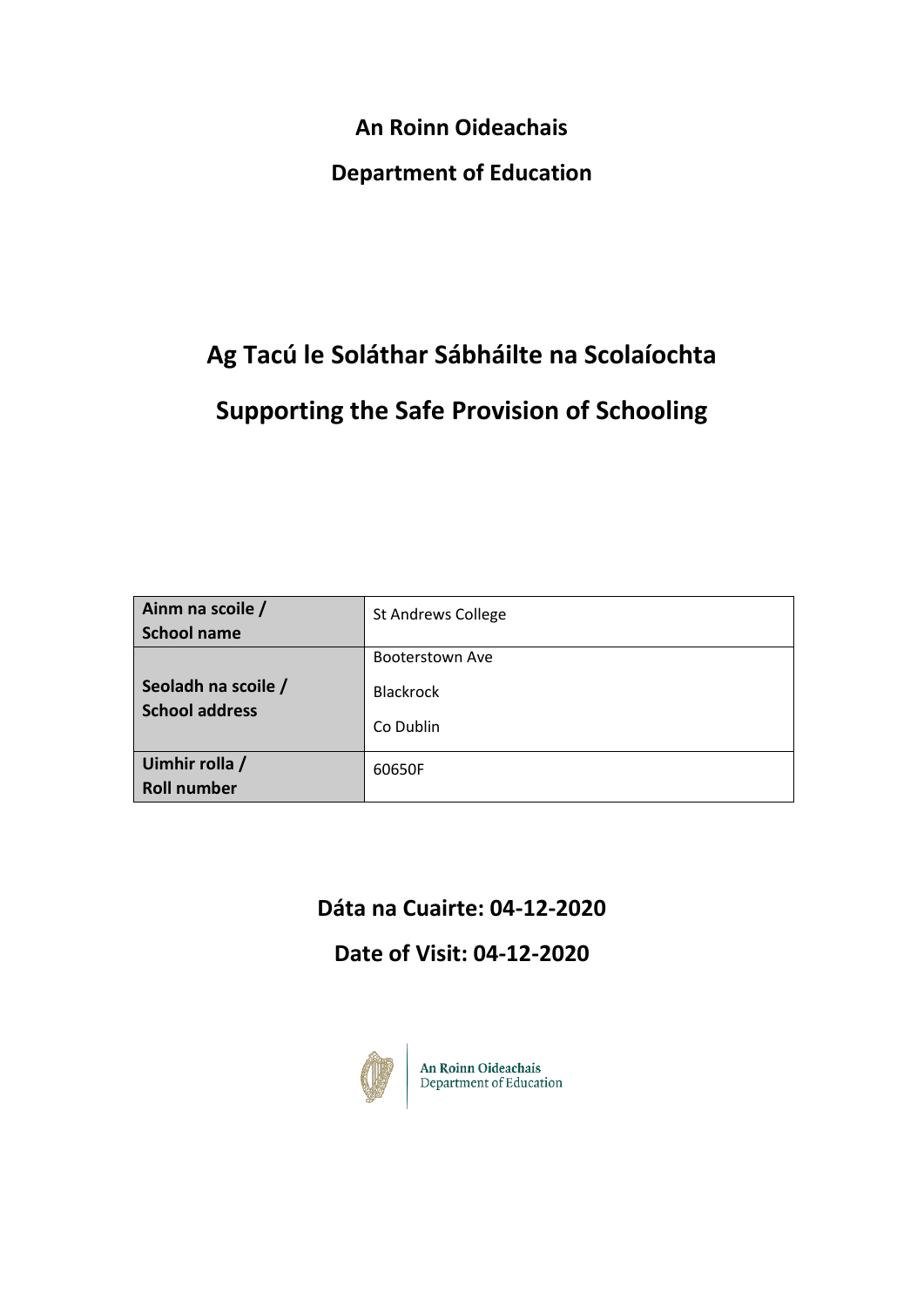## **WHAT IS A SUPPORTING THE SAFE PROVISION OF SCHOOLING (SSPS) REPORT?**

The safe and sustainable provision of schooling in the context of the current public health pandemic is an important national priority. Ensuring that schools are safe learning and working environments for all is vital and the detailed guidance issued by the Department of Education to all schools and settings is designed to support the ongoing provision of schooling. The guidance provides key messages to minimise the risk of COVID–19 for staff, learners, families and the wider community while recognising the importance of the safe and sustainable provision of schooling for the health and wellbeing of students and of society as a whole.

The Inspectorate carries out a programme of SSPS visits to schools and centres for education in order to provide an assurance to the public that the Department's guidelines are being implemented and to support schools in implementing them.

An SSPS report is a report that is published following an SSPS visit.

#### **WHAT HAPPENS DURING A SUPPORTING THE SAFE PROVISION OF SCHOOLING VISIT?**

During a SSPS visit, inspectors engage with:

- Principal
- Lead Worker Representative(s)
- Selection of staff members

Inspectors review:

- COVID-19 Policy Statement
- School's risk assessment to see that Covid-19 is added as a risk
- School's contact log/arrangements for signing in and out

Inspectors observe:

- Physical distancing arrangements
- COVID-19 signage
- Sanitising units
- Isolation area

Inspectors also conduct level 1 Child Protection Checks

#### **HOW TO READ THIS REPORT**

The checks conducted during this inspection are based on the COVID – 19 Response Plans for the safe and sustainable reopening of schools. These plans can be accessed here:

Covid-19 Response Plan for Safe Re-opening of Primary Schools

Covid-19 Response Plan for Safe Re-opening of Post-primary Schools

The response plans are, in turn, aligned with advice and regulations set out by the Health and Safety Authority for all workplaces.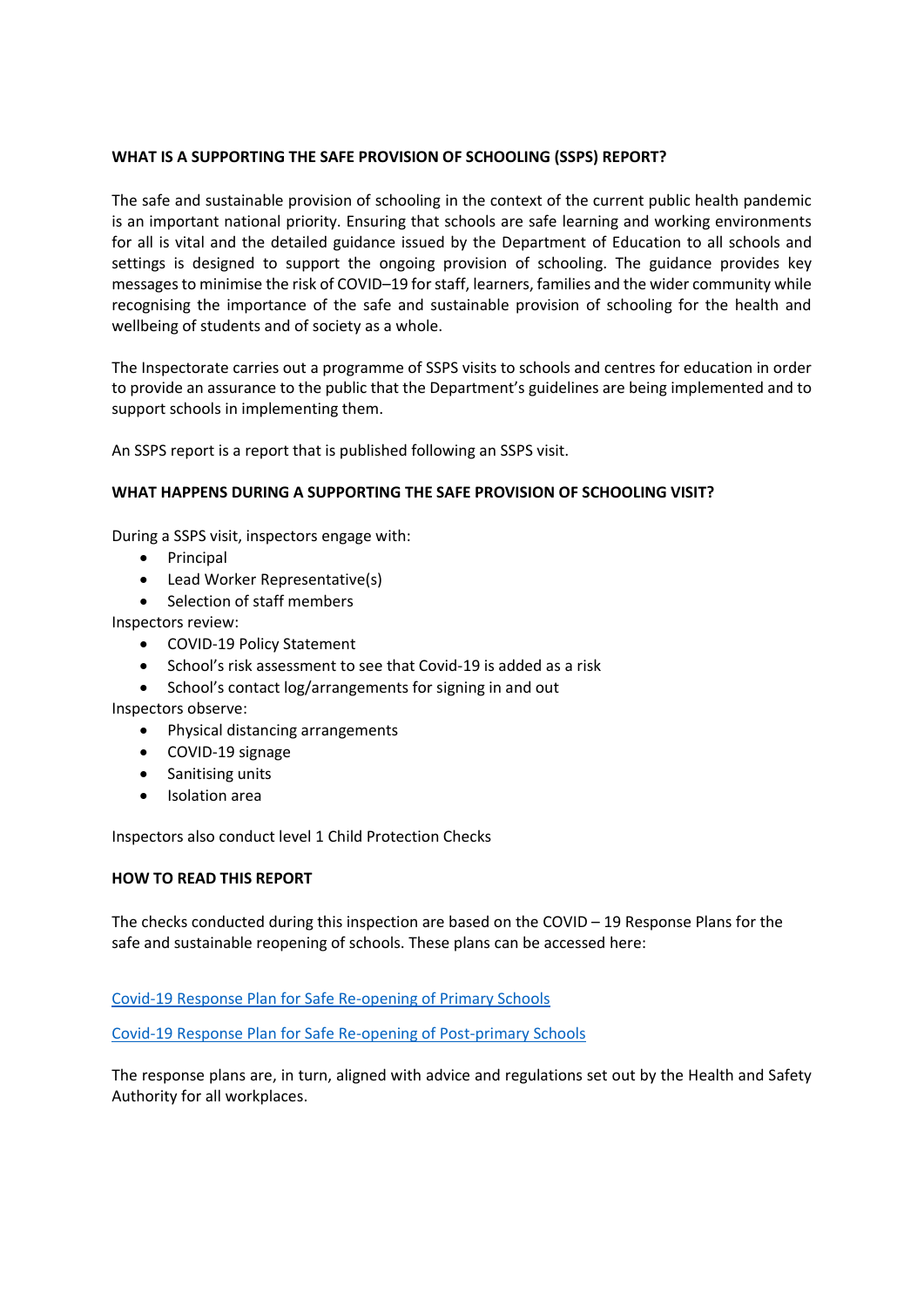The checks are grouped into four main areas:

- 1. Planning
- 2. Appointment of a Lead Worker Representative (LWR)
- 3. Provision of staff training
- 4. Implementation of control measures

Each main area has a number of checks; these are the specific actions that a school should take in relation to the each area.

When the inspector determines that the school has not fully implemented one of the checks, the report provides some additional comment on the check. It also advises on actions that the school should take in order to fully implement the guidance provided.

The report also indicates whether or not the school met the requirements in relation to the three child protection checks conducted during the visit.

A *Guide Supporting the Safe Provision of Schooling (SSPS)* is published on the website of the Department of Education and can be accessed here. This Guide details how SSPS visits are carried out and also provides the full framework used by inspectors during the visits.

The board of management was given an opportunity to comment in writing on the findings and recommendations of the report; a response was not received from the board.

## **CHILD PROTECTION**

During the visit, the following checks in relation to the school's child protection procedures were conducted:

- 1. The name of the DLP and the Child Safeguarding Statement are prominently displayed near the main entrance to the school.
- 2. The Child Safeguarding Statement has been ratified by the board and includes an annual review and a risk assessment.
- 3. All teachers visited reported that they have read the Child Safeguarding Statement and that they are aware of their responsibilities as mandated persons.

The school met the requirements **in relation to each of the checks above.**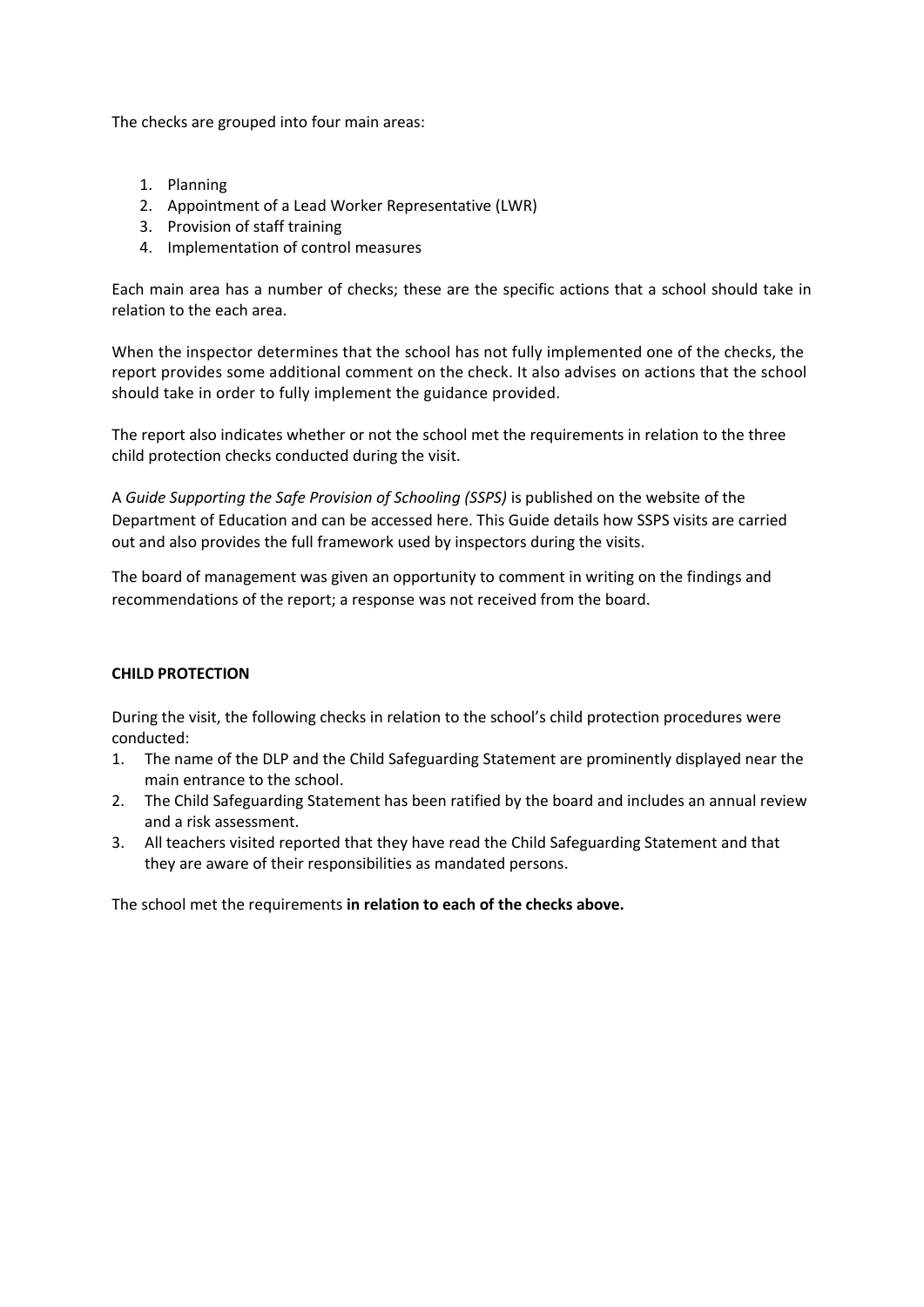| <b>AREA 1: PLANNING</b> |                                                                                                                                                                   |            |
|-------------------------|-------------------------------------------------------------------------------------------------------------------------------------------------------------------|------------|
| 1.                      | The school had a COVID-19 policy in place prior to the reopening of schools<br>for the 2020/21 school year                                                        | <b>Yes</b> |
| 1 <sub>a</sub>          | The school has a COVID-19 policy in place for the 2020/21 school year                                                                                             | Yes        |
| 1b                      | The policy contains all material contained in Appendix 1 of Department's quidance                                                                                 | Yes        |
| 1c                      | There is evidence that the policy was shared with staff, students and parents                                                                                     | Yes        |
| $\mathbf{2}$            | The school has updated their health and safety risk assessment to identify<br>the hazards and outlining the relevant control measures associated with<br>COVID-19 | <b>Yes</b> |
| 2α                      | The school's risk assessment includes COVID-19 as a risk and identifies associated<br>control measures                                                            | Yes        |

| AREA 2: APPOINTMENT OF A LEAD WORKER REPRESENTATIVE |                                                                                                                                                         |     |
|-----------------------------------------------------|---------------------------------------------------------------------------------------------------------------------------------------------------------|-----|
| 3.                                                  | The school has appointed a Lead Worker Representative                                                                                                   | Yes |
| Зα                                                  | The name of LWR(s) is available                                                                                                                         | Yes |
| 3b                                                  | A discussion with LWR(s) shows that he/she is aware of the role and responsibilities of<br>a LWR as outlined in Appendix 8 of the Department's guidance | Yes |
| Зс                                                  | The LWR(s) confirms that he/she has completed training for LWRs                                                                                         | Yes |

| <b>AREA 3: PROVISION FOR STAFF TRAINING</b> |                                                                                                                        |            |
|---------------------------------------------|------------------------------------------------------------------------------------------------------------------------|------------|
| 4.                                          | The school has ensured that staff have reviewed the training materials<br>provided by the Department of Education      | <b>Yes</b> |
| 4α                                          | The members of school staff that were spoken to during the visit confirm that they<br>have completed relevant training | Yes        |
| 5.                                          | All staff have completed the Return to Work (RTW) form                                                                 | Yes        |
| 5α                                          | The principal confirmed that all staff have completed a RTW form                                                       | Yes        |
| 5b                                          | The members of school staff that were spoken to during the visit confirmed that they<br>completed a RTW form           | Yes        |

| <b>AREA 4: CONTROL MEASURES</b> |                                                                                                                              |     |
|---------------------------------|------------------------------------------------------------------------------------------------------------------------------|-----|
| 6.                              | The school has procedures in place for dealing with a suspected case of<br>COVID 19 in line with the Department's guidelines | Yes |
| 6а                              | The school principal and the LWR are aware of the procedures for dealing with a<br>suspected case                            | Yes |
| 6b                              | An isolation area is ready                                                                                                   | Yes |
| 6c                              | Contact telephone numbers for parents available                                                                              | Yes |
| 6d                              | The school has a supply of PPE available                                                                                     | Yes |